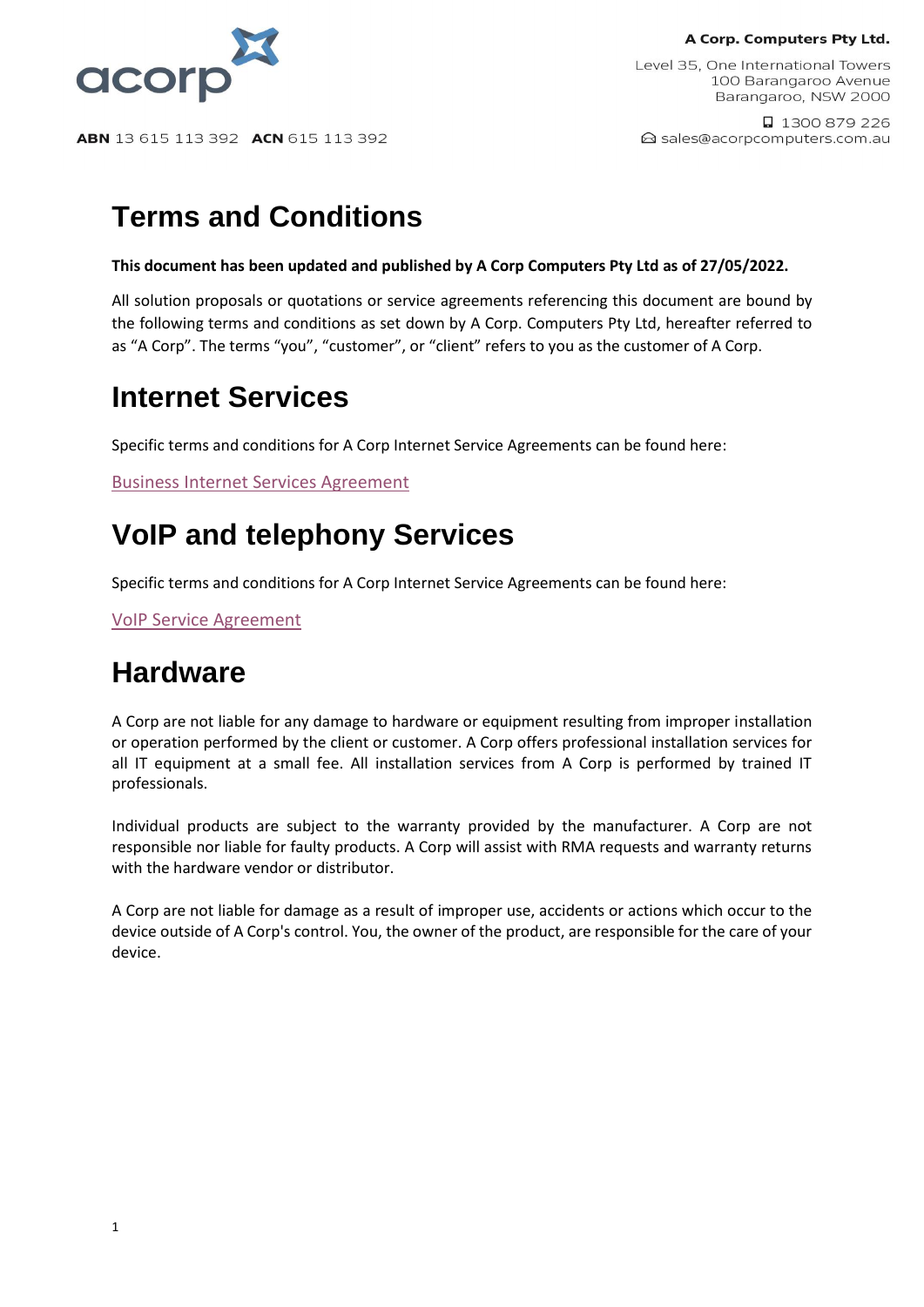

### **Software and Licensing**

The customer accepts that the purpose of use for software or licensing provided by A Corp complies with any applicable Terms and Conditions, End User Licensing Agreement or Terms of Service for the software or licensing.

A Corp are not liable for any financial loss as a result of software installation, operation or configuration which has not been performed by A Corp.

A Corp are not liable for any financial loss as a result of issues which arise relating to software which is not supported by a software licensor, developer, distributor or third party.

## **Scope of Support, Products and Services**

Selected Managed Services may bear certain exclusions which must be fully understood by the customer prior to signing a managed services agreement. Please refer to your individual **IT Managed Service Agreement** for any specific detailed exclusions relating to your Standard Operating Environment. If no such Managed Service Agreement is in place A Corp are not liable for any support or management outside of the delivery of products and/or services purchased from A Corp. Ongoing support and maintenance for services, software or hardware is not included unless specified within an accepted quote or Managed Service Agreement.

The following exclusions apply to all A Corp clients:

- Hardware issues pertaining to faulty hardware, misuse or devices which have not been supplied and installed by A Corp staff, or not covered under manufacturer warranty.
- Issues resulting from failure to adhere to ASD Cybersecurity guidelines
- Issues arising as a result of improper use or interference with the standard processes and recommendations put forward by A Corp
- Issues arising as a result of the customer operating in a manner outside of the standard processes and recommendations put forward by A Corp
- Ransomware/Malware removal and clean-up

Support engagements outside of an active Managed Support Agreement are billed at our standard adhoc rates of \$155 ex GST within business hours, billed in 15 minute increments, 2 hours minimum for onsite requests. After Hours engagements are billed at \$225 ex GST per hour, minimum 1 hour for remote support, minimum 2 hours for any onsite support. A flat rate travel fee of \$50 applies to all onsite adhoc requests.